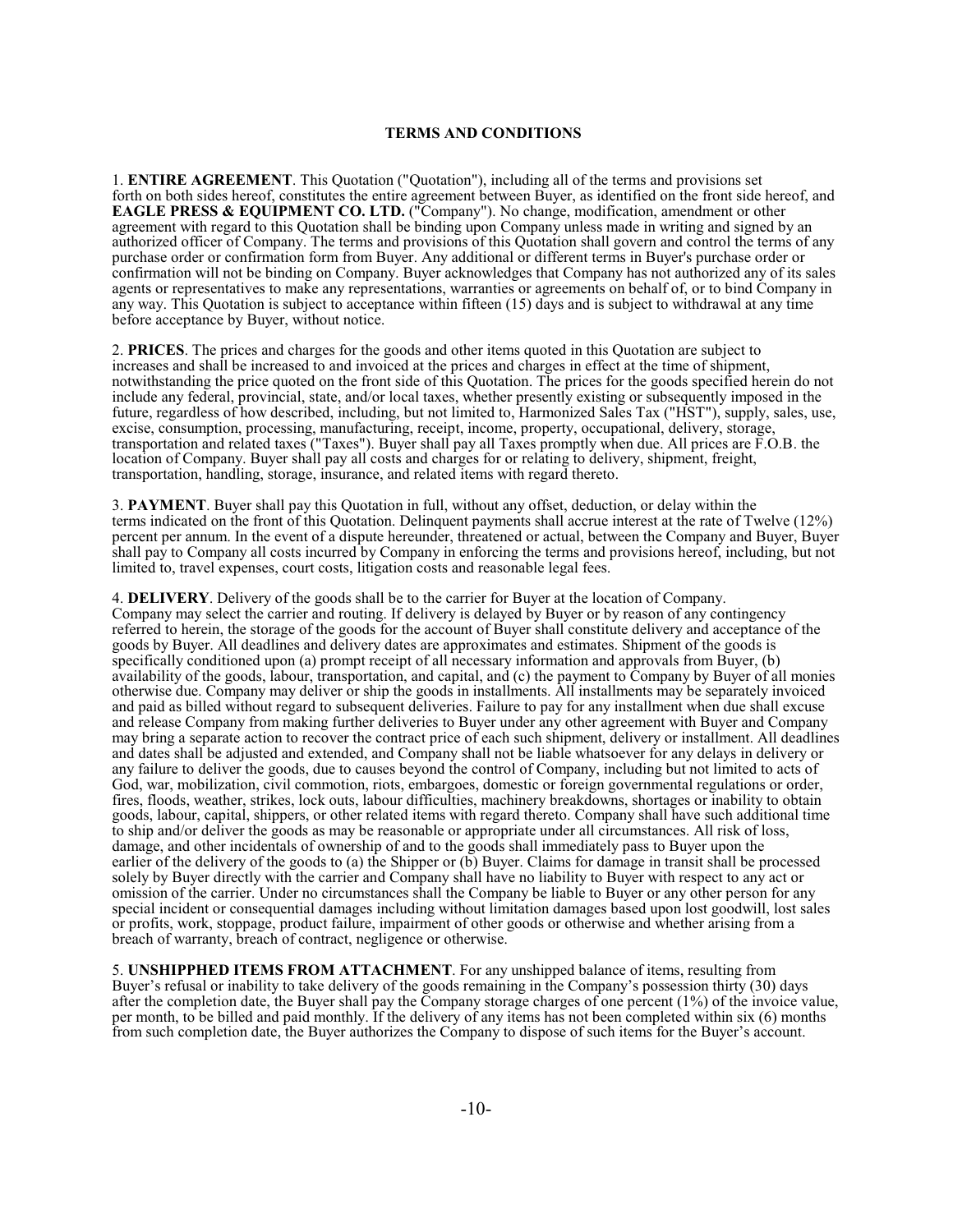6**. SUBSTITUTION**. The Company makes no specific warranty in or pertaining to the sub-components comprised in the items sold pursuant to this Quotation. The Company reserves the right, from the time to time, and at any time, to substitute components and sub-components comprising the items delivered pursuant to this Quotation provided that such substitution shall in no way affect the operating performance , specifications or characteristics of the items purchased and sold pursuant to this Quotation. The Company also assigns to the Buyer all of its rights arising out of the manufacturer's warranties relating to such components or sub-components. The Company shall be under no further obligation to supply commercial parts for the items shipped under this Quotation. However, the Company shall use its best efforts to obtain supplies of commercially available spare parts to be supplied to the Buyer from the Company's own suppliers. No supply of submitted or further spare parts shall extend, modify, or in any way alter the terms of the warranties granted hereunder.

7. **INSPECTION**. Buyer shall physically inspect and examine the goods at time of receipt. In the event Buyer is of the opinion that the goods do not comply with the terms of this Quotation, Buyer shall immediately notify Company in writing of any such alleged non-compliance. If Company has not received actual written notice within ten (10) days after receipt of a shipment, of the failure of the shipment to meet the specifications, then the shipment and the goods shall be conclusively presumed to fully satisfy the terms and specifications therefor, and full payment shall be due in accordance with the terms of this Quotation.

8. **WARRANTY**.Subject to the other provisions of Eagle's proposal and these terms and conditions, and provided that the Products are installed, used and maintained in accordance with the manufacturer's and Eagle's manuals and instructions, and the Products are used for their normal intended use, Eagle warrants, to the original Purchaser only, that presses manufactured by Eagle will be free from defects in materials and workmanship for a term of one (1) year from the date of Acceptance and any non-press Products, including auxiliary equipment, spare and repair parts, manufactured by Eagle. Purchaser shall be deemed to have effected "Acceptance" of the Products on the earlier of the date when Purchaser: a) signs the "Eagle Acknowledgement Acceptance;" b) places the Products in Commercial Operation; or c) sixty (60) days from the date of delivery. "Commercial Operation is defined as production runs which Purchaser delivers to its customers and/or for which Purchaser receives compensation pursuant to orders placed by Purchaser's customers, or for Purchaser's own internal use. Any Products (whether presses, auxiliary equipment, spare or repair parts) sold hereunder, but not manufactured by Eagle will be warranted by Eagle only to the extent provided by and enforceable against the manufacturer of such Products.

Eagle's warranty obligation shall be limited, at Eagle's option, to the repair or replacement of such Products which examination shall disclose to the satisfaction of Eagle to have been defective, during such applicable warranty period, under ordinary and normal use, provided written notice of such defects shall be given to Eagle by Purchaser within thirty (30) days after such defect first becomes apparent or suspect. No allowance will be made for any expenses incurred by Purchaser in repairing defective Products or parts, or supplying any missing Products or parts, except with the prior written consent of Eagle. In any case where Eagle is effecting the replacement or repair of any defective Products or parts, Purchaser shall have the responsibility and bear all the costs of procuring and providing all necessary dismantling, reassembling and handling facilities in connection therewith.

NOTWITHSTANDING ANY PROVISION OF THESE TERMS AND CONDITIONS, OR OTHERWISE, THE WARRANTY CONTAINED IN THIS PARAGRAPH, AS LIMITED HEREIN, IS THE ONLY WARRANTY EXTENDED BY EAGLE IN CONNECTION WITH ANY SALE OR SERVICE OF PRODUCTS, AND IS IN LIEU OF ALL OTHER WARRANTIES, EXPRESS OR IMPLIED, INCLUDING WARRANTIES OF NON-INFRINGEMENT, MERCHANTABILITY AND FITNESS FOR ANY PARTICULAR PURPOSE. PURCHASER ACKNOWLEDGES THAT NO DEALER, EMPLOYEE OR THIRD PARTY IS AUTHORIZED TO VARY OR EXPAND THE FOREGOING WARRANTY, UNLESS SUCH VARIANCE OR EXPANSION IS EXPRESSLY SET FORTH IN A DOCUMENT EXECUTED BY AN AUTHORIZED OFFICER OF Eagle. IN NO EVENT SHALL EAGLE HAVE ANY LIABILITY WHATSOEVER TO PURCHASER, BY WARRANTY OR OTHERWISE, WITH RESPECT TO THE PURCHASE, SALE, USE OR SERVICE OF THE PRODUCTS, FOR PAYMENT OF ANY CONSEQUENTIAL, INCIDENTAL, INDIRECT OR SPECIAL DAMAGES OF ANY KIND, INCLUDING BUT NOT LIMITED TO, ANY LOSS OF BUSINESS OR PROFITS. AS NOTED IN PARAGRAPH 9, BELOW, EAGLE'S PRESSES ARE PROVIDED WITH PASSWORD PROTECTED MACHINE CONTROL SOFTWARE. MODIFICATIONS OF SUCH SOFTWARE OR CONTROLS, WITHOUT EXPRESS WRITTEN AUTHORIZATION BY EAGLE, WILL VOID ALL WARRANTIES OF EAGLE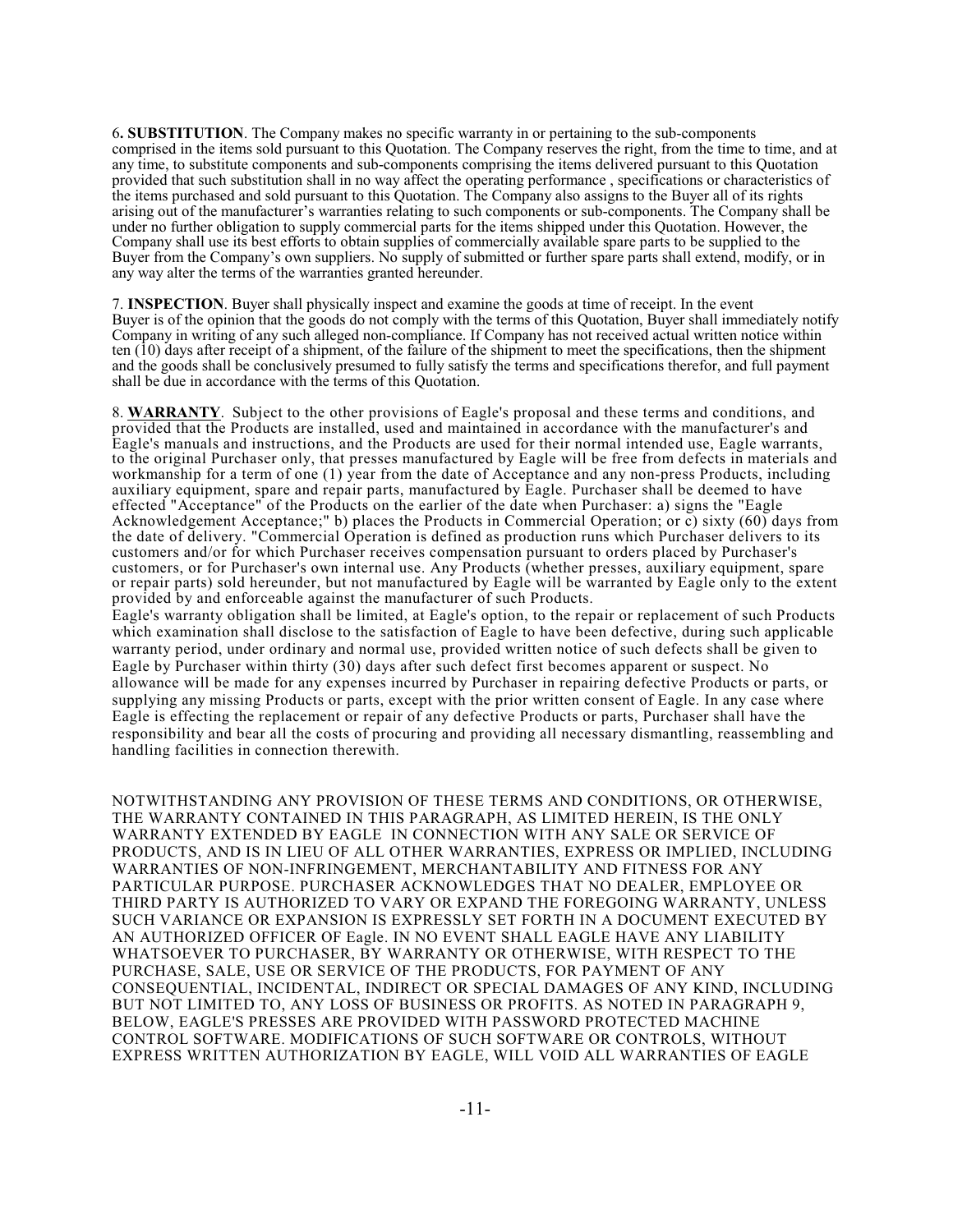## AND WILL ABSOLVE EAGLE FROM ANY LIABILITIES OR OBLIGATIONS UNDER THIS AGREEMENT, OR OTHERWISE, WHETHER EXPRESSED OR IMPLIED.

9. **INDEMNIFICATION.** It will be the Buyer's responsibility to supply and ensure, in accordance with all applicable health and safety legislation in Buyer's jurisdiction, the use of a properly applied and adjusted point of operation safety device on every operation performed on an EAGLE PRESS. Without limiting the generality of the foregoing the Buyer shall use and shall require the use of all necessary safety devices and guards as well as safety procedures outlined in the equipment manual but, in any event, not less than required in Buyer's jurisdiction. If the Buyer fails to comply with safe operating procedures and/or modifies or removes any safe-guarding devices or breaches any health or safety legislation, Buyer agrees to indemnify and hold the Company harmless from any damages, liability or obligation to persons or articles, injured or damaged directly or indirectly in connection with the operation of any EAGLE PRESS. In the event of any incident or malfunction involving an EAGLE PRESS, the Buyer shall, within 30 days of an accident, notify the Company and shall co-operate fully with the Company in investigating and determining the cause of any such accident or malfunction, failing which the Company is released from all warranties to Buyer.

10. **WITHDRAWAL OF CREDIT**. Company may change, modify, amend, suspend, discontinue, terminate and/or otherwise revoke any credit extended to Buyer (a) if Buyer fails to pay any monies due to the Company or (b) if in the judgement of Company there has been a materially adverse change in Buyer's financial condition and thereupon Company may demand payment or other assurance as Company may in its sole and absolute discretion require, before shipment of any further goods. Buyer represents and warrants to Company, and Company is relying on the fact that, Buyer is solvent, creditworthy, and has the financial ability to pay for the goods in accordance with the terms thereof.

11. **RETAIN SECURITY INTEREST.** Company shall retain a perfected, purchase money first security interest and a security agreement in all goods and in all proceeds from the sale of the goods until payment of the purchase price and all other amounts owing pursuant to this Quotation, have been paid in full. Buyer shall hold and retain any such sale proceeds in trust for and for the benefit of Company until all money due to the Company is paid in full. Buyer shall execute and deliver any Uniform Commercial Code and/or Personal Property Security Act (Ontario) Financing Statements, or other instruments, whether under the laws of Ontario or any State and perform all acts which may be desirable for the perfection and continuation of Company's security interest hereunder. If Buyer (a) defaults under any agreement with Company, including this Quotation, or (b) becomes insolvent, is declared bankrupt, makes an assignment for the benefit of creditors, or is liquidated or dissolved, then Company may exercise all rights, and pursue all remedies available under law, concurrently, including the right to purchase goods at any public or private sale and take immediate physical possession of the goods. Buyer shall pay all expenses incurred by Company in retaking, holding, preparing for sale, or selling the goods, including reasonable legal fees.

12. **REPOSSESSION**. If Buyer (a) defaults under any agreement with Company, including this Quotation, or (b) becomes insolvent, is declared bankrupt, makes an assignment for the benefit of creditors or is liquidated or dissolved, or misrepresents its financial condition prior to the delivery of the goods, then Company may immediately render unusable, reclaim, repossess, and take actual physical possession of all or any part of the goods which have been transferred from Company to Buyer. Buyer shall grant unrestricted access to the goods to permit Company to physically render them unsuable, reclaim, repossess, and retake the goods. Buyer understands and acknowledges that Company may not have an adequate remedy at law for the breach or threatened breach of this Quotation and the Company may in addition to any other remedies which may be available hereunder, file a suit in equity to specifically enforce the terms and provisions hereof by obtaining the issuance of an ex-parte restraining order to enjoin and prohibit Buyer from transferring and/or altering, destroying or impairing the goods. Additionally, the Company may obtain whatever other and additional equitable relief as is appropriate to compel Buyer to permit Company to physically reclaim, repossess and retake the goods.

13. **CORRECTION**. Company may on written notice to Buyer unilaterally correct any arithmetic, typographical, clerical, or related errors contained herein, and the corrected copy hereof shall be binding upon the Buyer as if it was the original hereof and even if not signed by Buyer.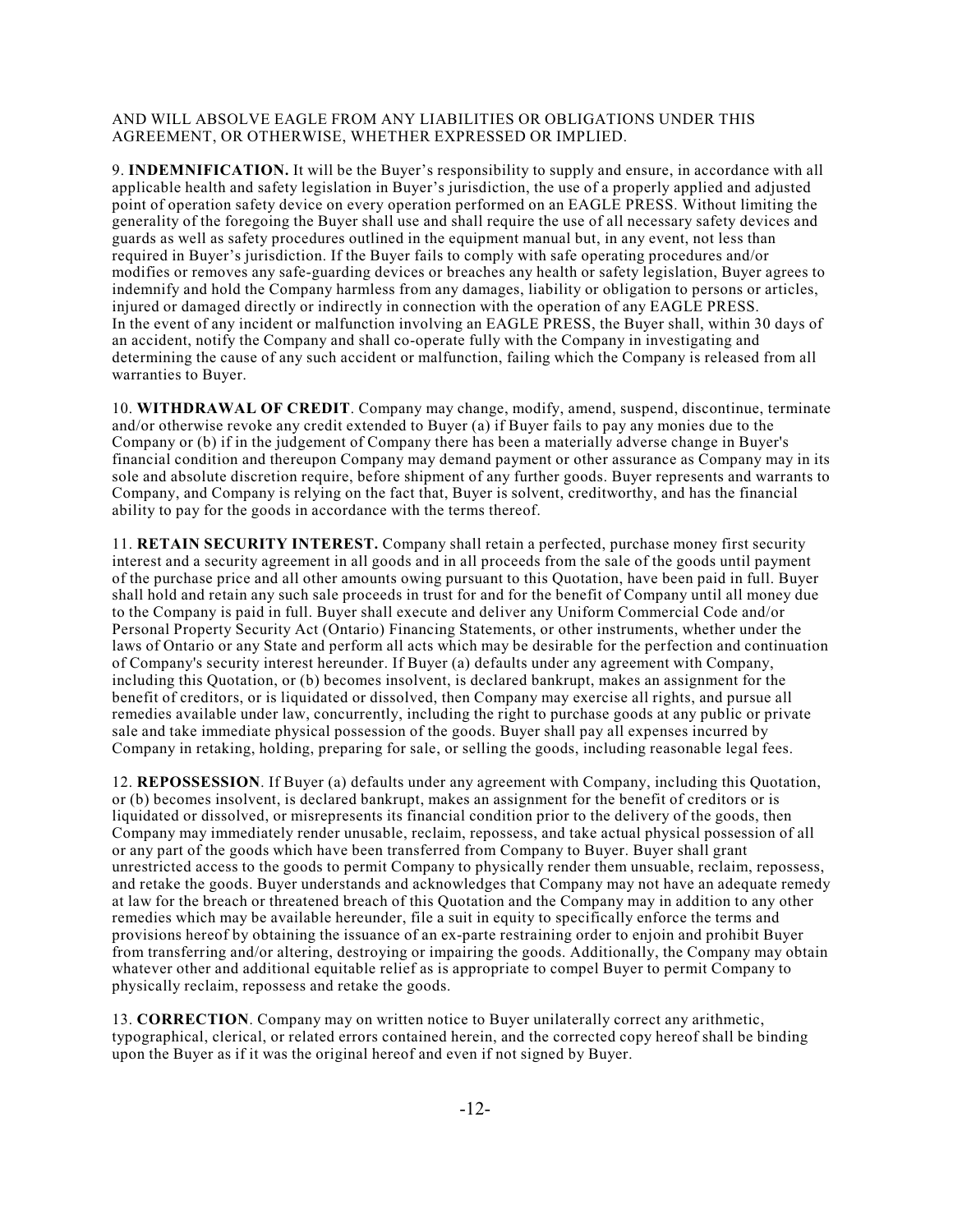14. **WAIVER**. The waiver by Company of any of the terms and conditions contained herein shall not constitute or be deemed a future waiver of the same or other terms or conditions of this Quotation, nor shall such waiver with respect to this or any other Quotation be deemed as a binding course of performance or conduct which is inconsistent with the terms of this Quotation.

15. **CONFORMITY**. If any term or provision of this Quotation is held invalid by a court of competent jurisdiction, then such term or provision shall be enforceable to such extent as the court may determine to be lawful, and Company and Buyer hereby attorn to the court for the purpose of the making of such determination by the court. Furthermore, such invalidity shall not affect the other terms and provisions of this Quotation, which shall be given full effect as though the invalid term or provision were not, in the first instance, included herein.

16. **TERMINATION**. Company may delay or discontinue shipment of the goods and/ or terminate this Quotation without any liability or obligation whatsoever to Buyer if (a) Buyer defaults under any agreement with Company, (b) the business and/or operation of Company are disrupted or adversely affected due to causes beyond the control of Company, (c) goods, labour, transportation and/or capital are not readily available, and/or (d) Buyer is or becomes bankrupt, insolvent, makes an assignment for the benefit of its creditors, fails to pay its debts as due, and/or otherwise suspends its business operations. Buyer may not terminate this agreement. In the event Buyer terminates this Agreement, Buyer shall indemnify Company from any and all losses, costs and expenses associated therewith, including, but not limited to loss of profit, lost opportunities, direct, consequential, and incidental damages, injury to good will and reputation.

17. **CANCELLATION**. Buyer's wrongful non-acceptance of the items sold pursuant to this Quotation, or cancellation or repudiation of this Quotation shall entitle the Company to recover in addition to any incidental damages caused by Buyer's wrongful non-acceptance, cancellation or repudiation either: (i) in the case of items under which the risk of loss of has passed to the Buyer at the time of nonacceptance, cancellation or repudiation of order for products which reasonably cannot be resold by the Company to a third party, the price of such goods under this Quotation; or (ii) in the case of goods not covered by subparagraph (i) or where an action for the price is not otherwise permitted by law, damages equal to the profit (including reasonable overhead) which the Company would have received had Buyer fully performed or at the Company's option fifty (50%) percent of the Quotation price as liquidated damages, plus, in the case of all orders which are special orders. The Company's expense, if any, incurred prior to a receipt by the Company of notice of non-acceptance, repudiation or cancellation by Buyer in connection with providing special services, Engineering expenses, tooling, purchasing special supplies and similar expenses

18. **RETENTION OF TITLE**. Company retains title to all tools, fixtures or other media incidental to Company's performance of this Quotation or developed by the Company in connection herewith.

19. **APPLICABLE LAW**. This Quotation shall be governed by and construed according to the laws of the Province of Ontario, without reference to its conflict of laws.

20. **SCRAP**. Company has the right to scrap without liability, prints submitted for quotations, patterns, models, special tools, and designs used in the manufacture of goods herein quoted unless notice is given to ship these items with the completed goods or within thirty (30) days of completion of print.

## 21. **ACKNOWLEDGEMENT**. BUYER HEREBY ACKNOWLEDGES READING, UNDERSTANDING AND AGREEING TO ALL OF THE TERMS AND CONDITIONS, ON BOTH SIDES OF THIS QUOTATION.

22. **FORCE MAJEURE**. The Company's obligation under this Quotation, are and shall be subject to war, invasion, insurrection, riot, the order of any civil authority, breakdowns, strikes, lockouts, labour disputes, accidents, fire, delays in transportation or delivery of items or any other cause or causes, whether or not similar to any of the foregoing, beyond the Company's reasonable control, and the Company shall not be liable for any loss or damages of any nature or kind whatsoever whether direct, indirect or consequential